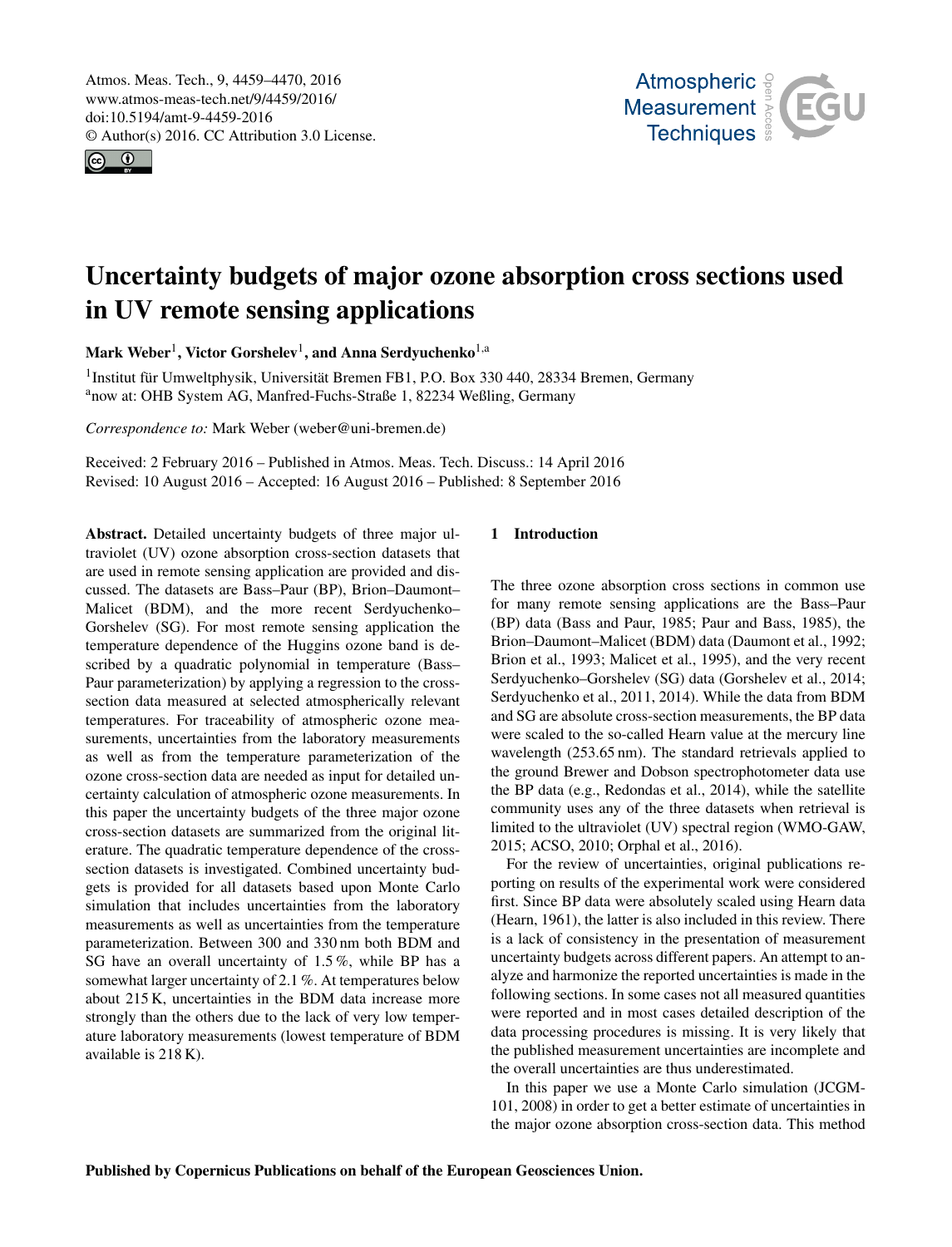will allow us to combine the uncertainties from the laboratory measurements with those from the temperature parameterization that is widely used to interpolate between the laboratory temperatures. The temperature dependence in the UV ozone absorption cross section is usually expressed as a quadratic polynomial (Bass–Paur parameterization). Having only four to five temperatures available as in the case of BDM and BP, a quadratic polynomial will, at many wavelengths, overfit the data (perfect matches). However, in the Monte Carlo (MC) simulation that includes uncertainties from the laboratory measurements, more realistic contributions from uncertainties in the temperature parameterization to the overall uncertainty will be obtained.

In this paper we start with a brief summary of measurement principles in the laboratory (Sect. 2), followed by a review of the uncertainties of the UV ozone cross-section data (Sect. 3). In Sect. 4 the temperature dependence in the three major ozone cross-section datasets is discussed followed by Sect. 5, which summarizes the Monte Carlo simulation to obtain the overall uncertainty budgets of the major datasets. Section 6 provides a summary and conclusion.

#### 2 Measurement technique

Ozone absorption cross sections are produced by performing spectroscopic measurements and subsequent analysis to convert the recorded spectra into absorption cross sections in units of cm<sup>2</sup> molecule−<sup>1</sup> . The absorption spectroscopy is based on the Beer–Lambert law, which describes the attenuation of the light intensity transmitted through the absorbing medium.

For gaseous species the Beer–Lambert law can be written as

$$
I(\lambda) = I_0(\lambda)e^{-\int_0^L n(T, p, l)\cdot \sigma(\lambda, T) \, \mathrm{d}l}.\tag{1}
$$

Here,  $I_0$  ( $\lambda$ ) is the light intensity in the absence of absorbing molecules (background),  $n$  is the absorbing gas number density, which is generally a function of temperature *T*, pressure *p*, and the position *l* along the beam path. *L* is the total absorption path length and  $\sigma$  (cm<sup>2</sup> molecule<sup>-1</sup>) is the wavelength-dependent (and normally also temperaturedependent) absorption cross section.

In a laboratory environment it is possible to control the experimental conditions with sufficient precision, so that the number density  $n \text{ (cm}^{-3})$  is assumed to be homogeneously distributed along the absorption path of a known length *L* (cm). From measurements of other parameters, such as *T* (K) and  $p$  (Pa), the value of  $n$  is calculated assuming the ideal gas law  $p = n \cdot k_B \cdot T(k_B,$  Boltzmann constant). In this case Eq. (1) can be transformed to

$$
A(\lambda, T) = 1 - I/I_0 = 1 - e^{-\sigma(\lambda, T) \cdot n \cdot L},
$$
\n(2)

where *A* is the unitless absorbance. The unitless optical density (OD) is then expressed as

$$
OD\left(\lambda, T\right) = \ln\left(\frac{I}{I_0}\right) = e^{-\sigma\left(\lambda, T\right) \cdot n \cdot L}.\tag{3}
$$

The Beer–Lambert law, used to describe the absorption, is applicable when the density of the absorbing medium is low enough to avoid nonlinear effects, the medium itself does not scatter light, and exposure to light does not change the properties of the medium. The first two points are valid for gaseous media, like the ozone sample collected in the experimental cell. Exposure to UV radiation leads to photolysis of ozone and causes an observable change in ozone concentration if measurement time is long enough.

Absolute cross sections can be derived from the optical density if species concentration, temperature, and absorption path length are known. Uncertainties of cross sections derived from Eq. (3) are influenced by measurement uncertainties of these contributing parameters. Since ozone is a reactive and highly explosive gas, many measurements were done using a flow of oxygen / ozone mixture, where the partial pressure of ozone is unknown and values from other published absolute ozone cross-section measurements are used to find a scaling factor that converts the measured optical density into absorption cross section (e.g., Chehade et al., 2013a, b).

Absolute measurements performed at selected wavelengths, with special attention given to the control of the experimental parameters, are often used to calibrate the relative cross sections (optical densities). The latter was done for the BP data (Bass and Paur, 1985; Paur and Bass, 1985) as all their relative spectra were scaled to the ozone absorption cross-section value at 253.65 nm (mercury line) as reported by Hearn (1961). Thus the uncertainties in the reference data propagate into the calibrated spectra.

Depending on the kind of spectrometer used for broadband (Fourier transform, grating) or single wavelength measurements, registered spectra are inevitably subject to multiple *sources of uncertainties* – stochastic intensity variations caused by detector noise, light source intensity fluctuations etc. (JCGM-100, 2008). Spectral *random error* can be characterized by the signal-to-noise ratio  $(S/N)$ , and one of the ways to improve the quality of the measurements is acquisition of multiple spectra obtained under *repeatable conditions* (JCGM-100, 2008). Uncertainty of the resulting average value is then represented by the standard deviation of the mean.

Spectrometers are characterized by the spectral resolution and wavelength calibration to some reference values, which influences the wavelength uncertainty of the produced data. For example, dispersion-based instruments can be wavelength-calibrated using isolated atomic emission lines of Hg or Cd lamps, and Fourier transform spectrometers are auto-calibrated with the built-in stabilized He–Ne laser.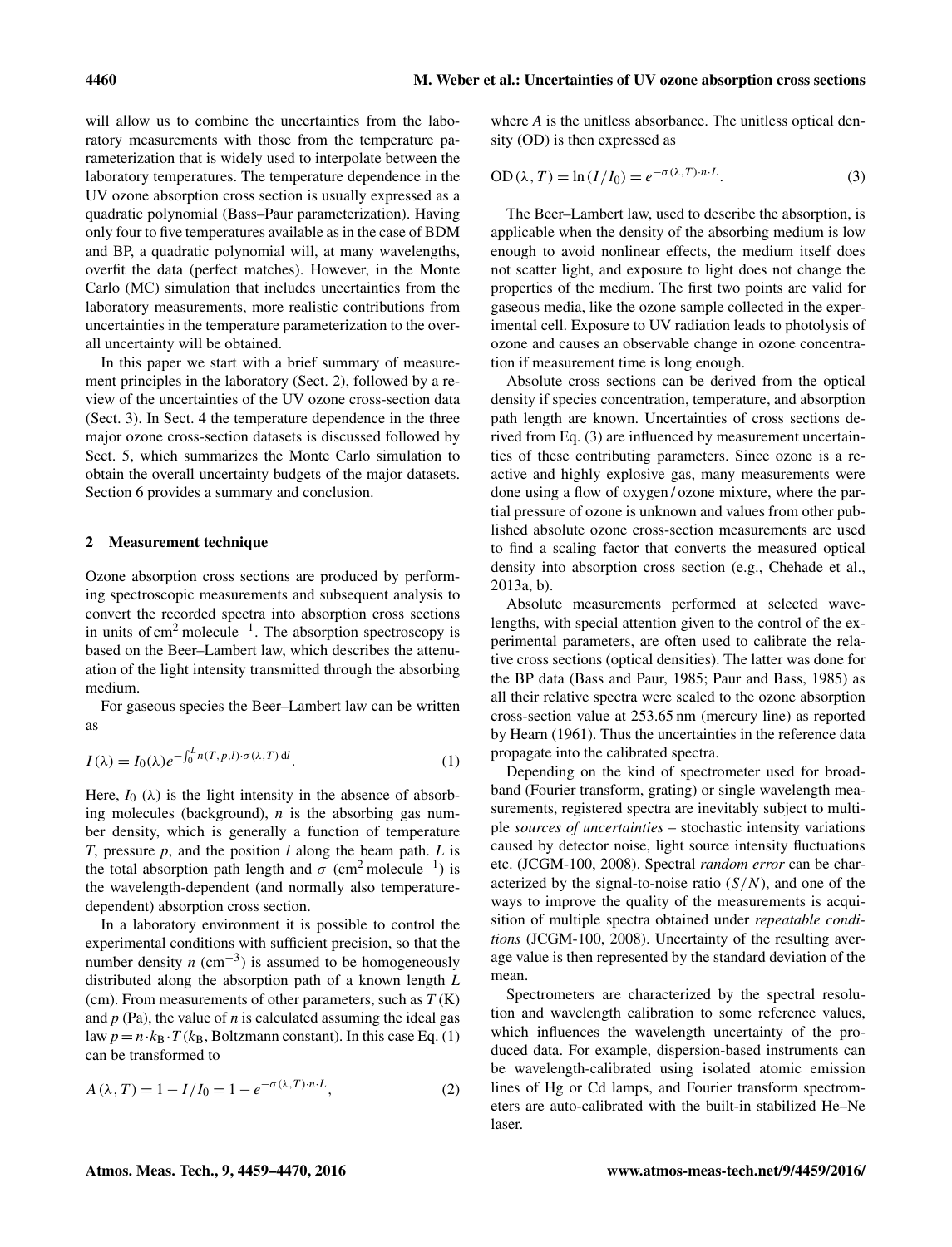Instrumental uncertainties of other measured quantities – temperature *T*, ozone (partial) pressure *p*, absorption path length *L* also contribute to the total absorption cross-section uncertainty. For broadband laboratory measurements covering a large wavelength range, like the Hartley–Huggins band of ozone, cross-section values change by up to 7 orders of magnitude; therefore optical density spectra are recorded using different combination of cell lengths and partial pressures (e.g., Gorshelev et al., 2014; Serdyuchenko et al., 2014). The various spectra are then concatenated to cover the entire spectral range, which leads to additional uncertainties.

#### 3 Review of reported uncertainties

## 3.1 Uncertainty budget of Hearn

Dating back to 1961, Hearn reported on ozone absorption cross sections at six selected wavelengths, of which the value at  $\lambda = 253.65$  nm is of particular interest, since it has been measured in many studies and is considered a standard reference (see Viallon et al. (2015) and references therein). The following information of the laboratory measurements by Hearn (1961) is known:

- spectral resolution: 0.09 nm (Hg emission line width at 253.65 nm);
- temperature: 295 K;
- temperature uncertainty: not reported ("Errors due to the variation of the temperature of the ozone / oxygen mixture during the experiment are quite negligible; the apparatus was housed in a cellar, the temperature of which was thermostatically controlled.");
- absolute scaling: pressure observation of the pure  $O_3 \rightarrow O_2$  decomposition.

Table 1 provides the original notation of uncertainty budget from Hearn (1961). The uncertainties are divided into type A and type B uncertainties (JCGM-100, 2008). Type A uncertainty means that it is derived from statistical analysis and an observed frequency distribution. Type B uncertainties are not derived from statistical analysis, and a probability distribution is assumed that is based upon past experiences or is derived from external specifications. The breakdown of evaluation type of the uncertainties is also shown in Table 1.

Little to no detail is provided on the accuracy of the instruments used during measurements. Given the reported  $\pm 2.4 \times 10^{-19}$  cm<sup>2</sup> interval around the  $114.7 \times 10^{-19}$  cm<sup>2</sup> value of absorption cross section, and assuming a normal distribution of possible values (JCGM-100, 2008), the relative standard measurement uncertainty of the ozone absorption cross section at 253.65 nm is estimated to be around 2 %. It should be noted here that more recent measurements (Viallon et al., 2015;) indicate lower values for the mercury line

that lies about 1.4 to 1.8 % lower than Hearn's value, but is within the uncertainty of the Hearn's experiment. Compared to all available measurements reported, Hearn's value is close to the upper range of values (e.g., Sofen et al., 2015; WMO-GAW, 2015).

## 3.2 Uncertainty budget of BP

The team of Bass and Paur (Bass and Paur, 1985; Paur and Bass, 1985) provided cross-section data for a broad spectral range and at several temperatures. The following information is available from the BP data:

- wavelength range: 245–340 nm;
- spectral resolution: 0.05 nm;
- wavelength grid: 0.05 nm;
- wavelength calibration: 23 points between 200 and 365 nm (Hg, Cd, Zn lines);
- temperatures: 203, 218, 228, 243, 273, 298 K.

Table 2 summarizes the uncertainties of BP data, and also shows type A/B breakdown. The relative standard measurement uncertainty of the BP ozone absorption cross section is stated to be around  $\pm 1$  %. It seems to be an underestimation, since BP relative spectra were scaled to the Hearn value at 253.65 nm, which is reported with a 1.4 % relative standard measurement uncertainty (see Sect. 3.1). Systematic uncertainties of the BP data are not discussed by Bass and Paur in their original publications (Bass and Paur, 1985; Paur and Bass, 1985).

## 3.3 Uncertainty budget of BDM

Ozone absorption cross sections provided by Brion et al. (1993), Daumont et al. (1992), and Malicet et al. (1995) further extend the wavelength coverage (into the visible spectrum) compared to BP. The following information is available on the experimental details of BDM data in the Hartley– Huggins ozone absorption band:

- wavelength range: 195–520 nm (except at 273 K: 300– 520 nm);
- spectral resolution: 0.01 nm;
- wavelength grid: in steps of 0.01 nm;
- concatenation: 15 nm wide spectral cuts, 5 nm overlap;
- number of spectra averaged: 10;
- temperatures: 218, 228, 243, 273, 295 K;
- temperature uncertainty: from 0.05 K at 295 K to 0.3 K at 218 K;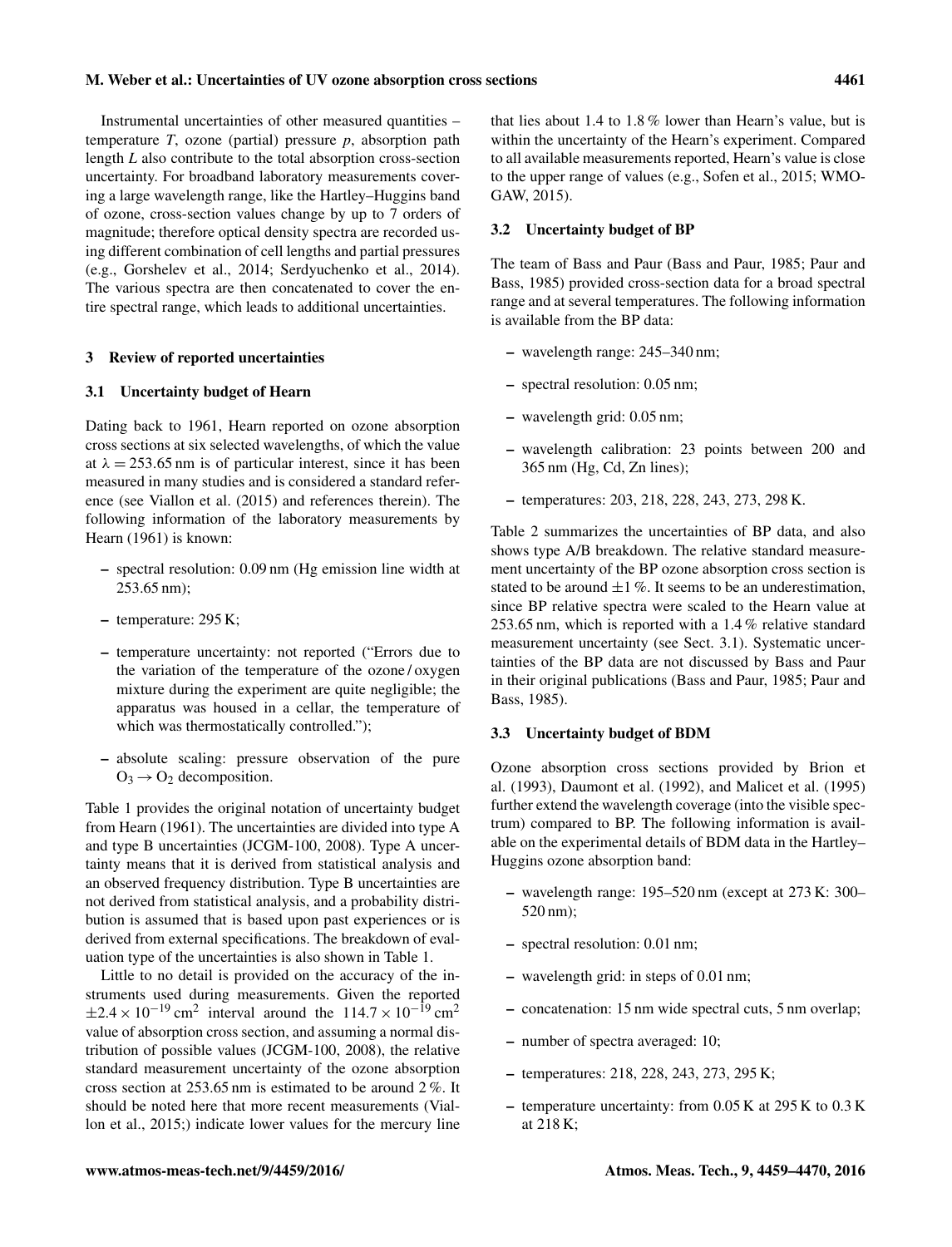| Random errors                                       |                                                 |                                           |          |                          |  |
|-----------------------------------------------------|-------------------------------------------------|-------------------------------------------|----------|--------------------------|--|
| Wavelength uncertainty at<br>$253.65 \,\mathrm{nm}$ | rms deviation<br>(mean of 6 observations)       | Absorption length<br>$(0.744 \text{ cm})$ | Pressure | <b>Total SD</b><br>(rms) |  |
| Type B                                              | Type A                                          |                                           | Type B   |                          |  |
| $0.09$ nm                                           | $1.05\%$                                        | $0.54\%$                                  | $0.81\%$ | $1.4\%$                  |  |
| Systematic errors                                   |                                                 |                                           |          |                          |  |
| Wavelength uncertainty<br>at 253.65 nm              | Correction for stray light                      | Correction for companion                  |          |                          |  |
| $0.09 \,\mathrm{nm}$                                | 0.0                                             |                                           |          |                          |  |
| Best estimates of the absorption coefficients       |                                                 |                                           |          |                          |  |
| Wavelength uncertainty<br>at 253.65 nm              | Molecular absorption cross section              |                                           |          |                          |  |
| $0.09$ nm                                           | $114.7 \pm 2.4 \times 10^{-19}$ cm <sup>2</sup> |                                           |          |                          |  |

Table 1. Summary of uncertainties as reported by Hearn (1961).

Table 2. Absolute uncertainties reported by Bass and Paur (1985) and Paur and Bass (1985).

| Type | Uncertainty                                                                                                                               | Values                                                                                                  |
|------|-------------------------------------------------------------------------------------------------------------------------------------------|---------------------------------------------------------------------------------------------------------|
| A    | Uncertainty in the transmittance determination                                                                                            | $2$ in $10^5$ (arising from counting statistics)                                                        |
| В    | Wavelength uncertainty<br>Sample temperature stability<br>Temperature uncertainty<br>Pressure measurement uncertainty<br>Absolute scaling | $0.025 \,\mathrm{nm}$<br>better than $1 K$<br>0.25 K<br>1 mbar<br>using the value of Hearn at 253.65 nm |

- light source reference spectra: recorded before and after the ozone spectra;
- absolute scaling: measurements of total pressure.

Table 3 provides the original notation of the uncertainty budget of BDM data, and also shows Type A/Type B breakdown. The information on the relative standard measurement uncertainty of the BDM ozone absorption cross section is wavelength-dependent (see last row of Table 3).

# 3.4 Uncertainty budget of SG

Ozone absorption cross sections reported by Serdyuchenko et al. (2014) were obtained for 11 temperatures in a wide spectral range using two spectrometers (Fourier transform and Echelle grating spectrometers). Tables 4 and 5 summarize the information on the experimental details and uncertainties of the SG cross-section data.

In the 213–350 nm wavelength region, the relative standard measurement uncertainty of the SG ozone absorption cross section is wavelength-dependent and ranges between 1 and 3 %. The dominating uncertainty source is the statistical repeatability of the spectral measurements, influenced by stability of the light source and detector noise. These two factors have a greater impact when the intensities of the spectra contributing to the OD calculation either differ greatly (strong absorption, close to saturation) or are very close to each other. This effect is demonstrated in Fig. 1, showing the concatenated OD spectrum and relative uncertainties of the corresponding constituent spectral cuts. The latter were calculated according to the law of propagation of uncertainty using standard deviations and mean values of I and  $I_0$  spectra, respectively, which determine the optical density OD (see Eq. 3).

Table 6 summarizes the uncertainties for all cross sections' datasets discussed here.

# 4 Temperature dependence and uncertainties

In general the ozone cross sections were determined at selected atmospherically relevant temperatures. BP and BDM data encompass six and five temperatures, respectively, while SG is available at eleven temperatures. The original data can be obtained from [http://satellite.mpic.de/spectral\\_atlas/](http://satellite.mpic.de/spectral_atlas/cross_sections/Ozone/O3.spc) [cross\\_sections/Ozone/O3.spc.](http://satellite.mpic.de/spectral_atlas/cross_sections/Ozone/O3.spc) Table 7 summarizes the available temperatures for all three datasets.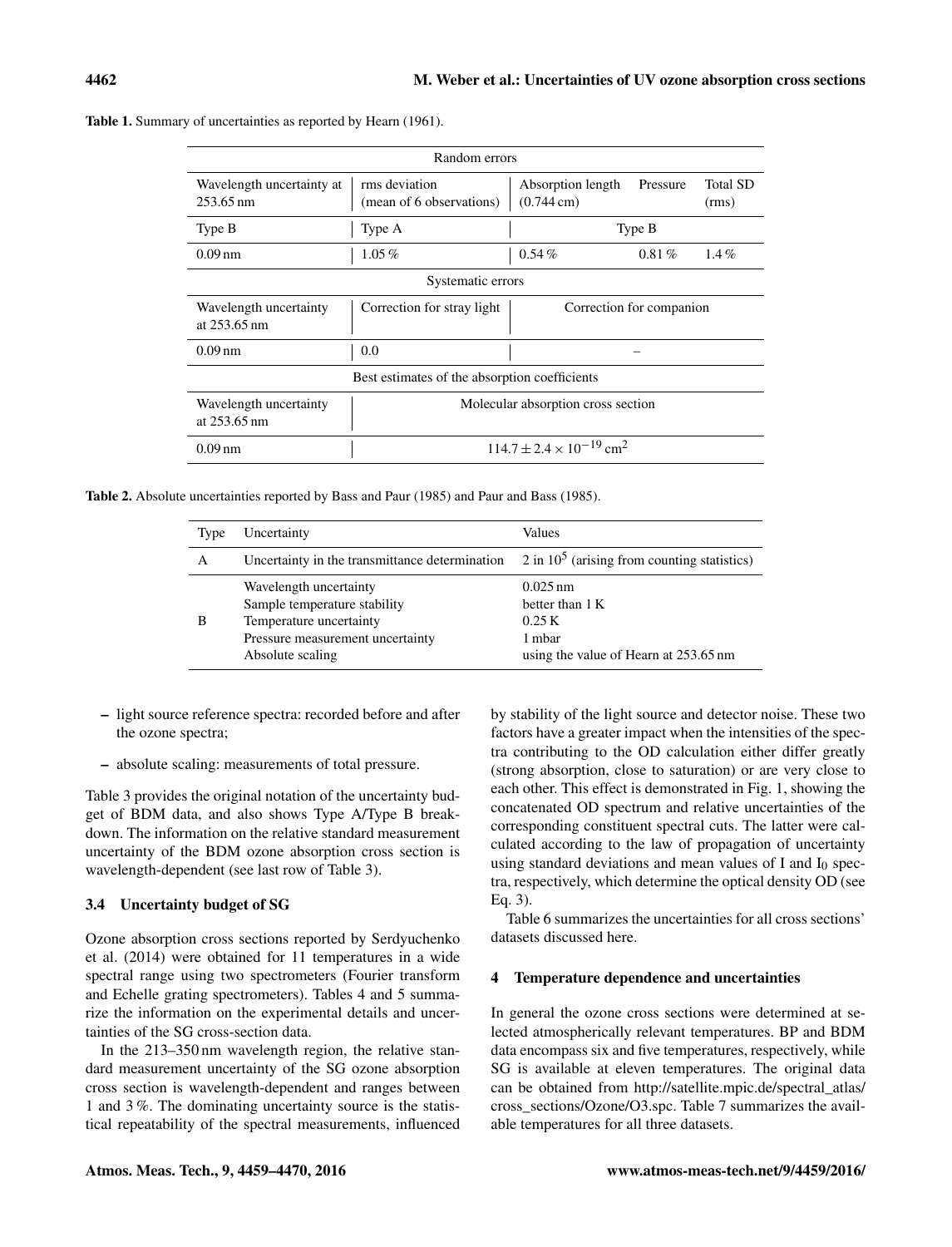## M. Weber et al.: Uncertainties of UV ozone absorption cross sections 4463

|              |                                        | Daumont et al. (1992)                   | Malicet et al. (1995)                           |
|--------------|----------------------------------------|-----------------------------------------|-------------------------------------------------|
| Type         | <b>Quantity</b>                        | Uncertainty                             | Uncertainty                                     |
| $\mathsf{A}$ | Absorbance<br>(for $\lambda$ < 335 nm) | $1\%$                                   | $1\%$                                           |
|              | Optical path                           | $0.05\%$                                | $0.05\%$                                        |
|              | Ozone pressure                         | $0.1\%$                                 | $0.1\%$                                         |
| B            | Impurities                             | $0.1\%$                                 | $0.1\%$                                         |
|              | Temperature                            | $0.02\%$                                | from $0.02\%$ at 295 K<br>up to 0.15 % at 218 K |
|              | Wavelength                             | $< 0.05\%$ (Hartley band)               |                                                 |
|              |                                        | $< 0.8\%$ (Huggins band) 0.005–0.015 nm |                                                 |
|              | Total (systematic) error               | 1.3% (Hartley band)                     | $1.3-1.5\%$ (Hartley band)                      |
|              | Random error (rms)                     | $1.3-2.5\%$ (Huggins band)              | $1.3-3.5\%$ (Huggins band)                      |
|              | (for $\lambda$ < 340 nm)               | $0.9 - 2.2\%$                           | $0.3 - 2.0\%$                                   |

Table 3. Summary of uncertainties as reported by Daumont et al. (1992) and Malicet et al. (1995).

Table 4. Experimental details and statistical uncertainty of OD spectra for different wavelength regions for SG data (Serdyuchenko et al., 2014). FTS denotes the Fourier transform spectrometer. The detector types used are silicon (Si) and germanium phosphorus (GaP) photodiodes, as well as an intensified charge-coupled device (ICDD).

| Spectral<br>region<br>(nm) | Spectrometer,<br>detector | Resolution<br>(nm) | Calibration | Path<br>(cm) | Lamp<br>stability*<br>(%) | Optical<br>density |
|----------------------------|---------------------------|--------------------|-------------|--------------|---------------------------|--------------------|
| $213 - 310$                | Echelle, ICCD             | 0.018              | Relative    | 5            | $D_2, 0.5$                | $0.5 - 2$          |
| 310-335                    | FTS. GaP                  | 0.01               | Absolute    | 135          | Xe, 2                     | $0.1 - 2$          |
| 335 - 350                  | FTS. GaP                  | 0.012              | Relative    | 270          | Xe, 1                     | $0.1 - 1$          |
| 350-450                    | Echelle, ICCD             | 0.02               | Relative    | $\sim$ 2000  | Xe, 1                     | $0.05 - 1$         |
| 450-780                    | FTS. Si                   | $0.02 - 0.06$      | Absolute    | 270          | W. 0.2                    | $0.05 - 2$         |
| 780-1100                   | FTS, Si                   | $0.12 - 0.24$      | Relative    | 270          | W. 0.2                    | $0.001 - 0.1$      |

<sup>∗</sup> during the entire measurement <sup>D</sup><sup>2</sup> , Xe – deuterium and xenon discharge lamps, W – tungsten filament lamp.

The temperature dependence of the ozone absorption cross sections is commonly described by the so-called Bass–Paur parameterization (Paur and Bass, 1985), which is a quadratic polynomial:

$$
\sigma_p(\lambda, T) = a_0 + a_1 t + a_2 t^2.
$$
 (4)

The temperature coefficients  $a_0$ ,  $a_1$ , and  $a_2$  are determined in a multivariate linear regression using the cross-section data  $\sigma(\lambda, t_i)$  measured at selected temperatures  $t_i$ . They were calculated in the wavelength range 290–360 nm (BP: up to about 338 nm), which is the spectral range with the highest temperature sensitivity (Huggins ozone band). The temperature *t* in Eq. (4) is given in degrees Celsius ( $t = T - 273.15$  K). The uncertainty of the calculated cross section at a given temperature is then given by

$$
\Delta \sigma_p = \sqrt{(\Delta a_0)^2 + (\Delta a_1)^2 t^2 + (\Delta a_2)^2 t^4}.
$$
 (5)

The 228 K temperature data of BP have been excluded from the polynomial fit as there is a gap between 295 and 304 nm. Liu et al. (2007) noted a systematic bias in the 273 K BDM data and reported better ozone retrieval fit results if this temperature is excluded. These temperature data also do not provide data below 300 nm. As noted by Orphal and Chance (2003) and Weber et al. (2013), there is a systematic wavelength shift between BP and BDM. Shifting the BP data by  $+0.029$  nm leads to better agreement (to within  $0.5\%$ ) between BDM and BP (Weber et al., 2013). The SG data wavelength scale agrees to within uncertainties with BDM (Gorshelev et al., 2014).

Figures 2 to 4 show the temperature coefficients including the  $1\sigma$  uncertainties (see Eq. 5) for the BP, BDM, and SG data, respectively. As the SG data are somewhat noisy near 300 nm, in the July 2013 version of the SG data, a fast Fourier transform filter was applied in the spectral range 213–317 nm. These figures also show that the BP data appear somewhat noisier than the others, and one striking difference between SG and BDM is the apparent bump in the third coefficient (blue line) near 305 nm, evident in BDM.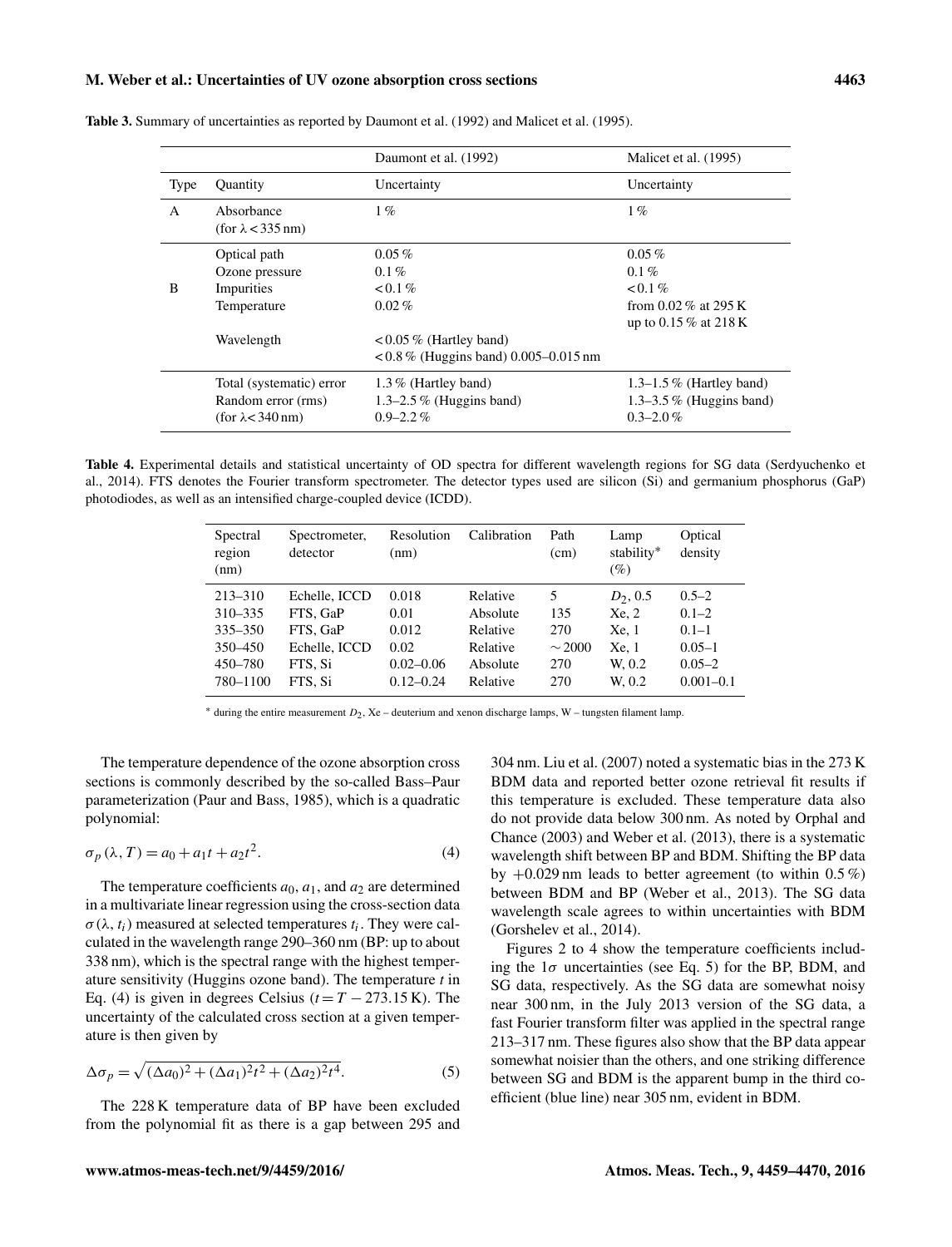| Systematic uncertainties (abs)                                                                           | (%)           | Random uncertainties (abs)                       | $( \% )$  |
|----------------------------------------------------------------------------------------------------------|---------------|--------------------------------------------------|-----------|
| Ozone impurity:                                                                                          | 0.005         | Ozone initial pressure                           | $\leq 1$  |
| oxygen impurity leaks                                                                                    | < 0.1         | Pressure fluctuations $(< 0.04 \text{ mb})$      | < 0.08    |
| Pressure sensors $(0.02 \text{ mb})$                                                                     | 0.04          | Temperature fluctuations $(< 0.3 K)$             |           |
| Temp. sensors' offset $(1 K)$                                                                            | $0.3 - 0.5$   | Light source stability, relative to optical den- | < 0.1     |
| Temp. nonuniformity $(1 K)$                                                                              | $0.3 - 0.5$   | sity $OD = 1$ (depending on spectral region)     | $0.2 - 2$ |
| Cell length $(0.1-1.0 \text{ mm})$                                                                       | $0.04 - 0.07$ |                                                  |           |
| Combined standard relative uncertainty<br>(excluding low absorption regions near 380nm and above 800 nm) |               |                                                  |           |
| $0.4 - 0.7$                                                                                              |               |                                                  | $1 - 2.2$ |

Table 5. Summary of absolute and relative measurement uncertainties for SG dataset.

Table 6. Summary of uncertainties for Hearn, BP, BDM, and SG ozone cross sections.

| Dataset                     | Scaling<br>method    | Random<br>(statistical) | Systematic            | Relative standard<br>measurement<br>uncertainty $(\% )$ |
|-----------------------------|----------------------|-------------------------|-----------------------|---------------------------------------------------------|
| Hearn $(253.65 \text{ nm})$ | Absolute, pure ozone | 1.05                    |                       | 1.4                                                     |
| ВP                          | Using Hearn          |                         | 2.1                   | > 2.1                                                   |
| <b>BDM</b>                  | Absolute, pure ozone | $0.9 - 2.2$             | 1.3 (Hartley)         | $2 - 3$                                                 |
|                             |                      |                         | $1.3 - 3.5$ (Huggins) | $2 - 4$                                                 |
| SG                          | Absolute, pure ozone | $1 - 2.2$               | $0.4 - 1.7$           | $1.1 - 3$                                               |



Figure 1. Upper panel: concatenated optical density spectrum. Lower panel: relative uncertainty of various OD spectra used for concatenation. Instruments: Echelle/Fourier transform spectrometer (FTS); number of averaged spectra: 2000 (Echelle)/100 (FTS); acquisition time:  $\sim$  30 min; light sources: Xe and  $D_2$  lamps. From Serdyuchenko et al. (2014).



**Figure 2.** Temperature coefficients and their uncertainty ( $1\sigma$ ) of the BP data as a function of wavelength  $\lambda$ . For some coefficients and/or selected wavelengths, the uncertainties are too small to be visible.

Figure 5 shows the uncertainty from the polynomial fit as a function of wavelength for  $T = 193$  and 227 K. BP data uncertainties get fairly large above 330 nm, reaching nearly 25 % for some wavelengths at 220 K and more than 60 % at 193 K. The uncertainty of the BDM data ranges between 0 and 2 % up to 330 nm, while SG data show a fairly constant uncertainty of about 1% on average at  $T = 227$  K. The uncertainties are doubled at the lower temperature. The very low uncertainty for BP and BDM at some wavelength is mainly due to the very low number of available tempera-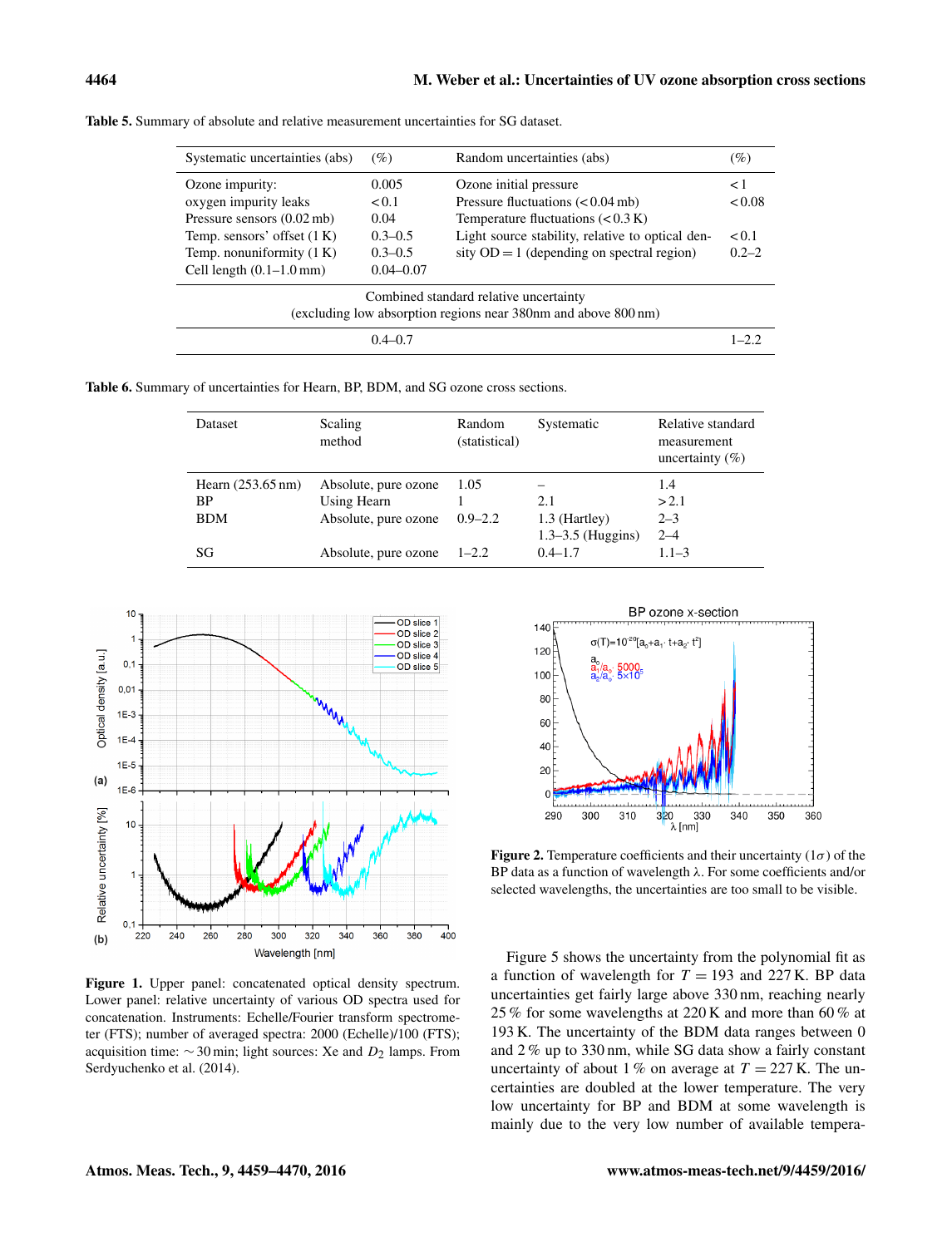### M. Weber et al.: Uncertainties of UV ozone absorption cross sections 4465

Table 7. Available temperatures for various ozone absorption cross-section data. Temperatures provided in brackets were not used to determine temperature coefficients since they did not cover the complete wavelength range of 290–340 nm.

| Ozone absorption               | Temperatures                                          | Wavelength   |
|--------------------------------|-------------------------------------------------------|--------------|
| cross section                  | (K)                                                   | $range$ (nm) |
| BP, Paur and Bass (1985)       | 203, 218, (228), 243, 273, 298                        | 245–343      |
| BDM, Malicet et al. (1995)     | 218, 228, 243, (273), 295                             | $195 - 520$  |
| SG, Serdyuchenko et al. (2014) | 193, 203, 213, 223, 233, 243, 253, 263, 273, 283, 293 | $213 - 1100$ |



Figure 3. Same as Fig. 2, but for BDM data.



Figure 4. Same as Fig. 2, but for SG (July 2013 version) data.

tures (4–5) that leads, in some cases, to overfitting of the data with a quadratic polynomial.

The spectral resolution of the three datasets varies from 0.01 nm (BDM) to 0.05 nm (BP). In order to determine the ozone cross section at a specific instrument resolution, one can either convolve all the various temperature data with the instrument function and then apply the polynomial fit, or the coefficient spectra (as shown in Figs. 2–4) are convolved and the polynomial coefficients from the original data are used.

## 5 Overall uncertainty: Monte Carlo simulation

The uncertainty given in Eq. (5) reflects only the uncertainty from the temperature parameterization using a polynomial (if we assume that a quadratic dependence in temperature is true), thus excluding the experimental uncertainties as discussed in Sect. 3. One main motivation to only show the uncertainties arising from the polynomial fit is to demonstrate that with only few temperatures available for some of the datasets (BP, BDM), the uncertainty in the temperature dependence is strongly underestimated due to overfitting. In order to estimate the overall uncertainty including uncertainties from measurements (random and systematic), wavelength registration, and the temperature parameterization, an extensive Monte Carlo simulation (JCGM-101, 2008) was carried out.

Table 8 summarizes the uncertainties simulated. The numbers are mainly based upon the uncertainty as reported in Table 6. It was assumed that the probability density function (PDF) is Gaussian for all uncertainties.

The values used here are the minimum uncertainties as summarized in Table 6; however, it should be noted that the (random) measurement uncertainties vary with wavelengths, but this is neglected here for all datasets as the exact wavelength dependence is not known for most of the data (no information provided for BP, only range of values given for BDM). The systematic uncertainty for each temperature dataset of BP was set to 2 %, which reflects the potential bias of up to  $+2\%$  of the Hearn value (used to scale the BP data) with respect to the more recent and very accurate mercury line measurements by Viallon et al. (2015); see Sect. 3.1.

Uncertainties for all parameters in Table 8 are drawn from a Gaussian random generator to perturb the cross-section data at each available temperature. Random uncertainties means that for each temperature available, a new set of random perturbations were calculated, while systematic uncertainties means that uncertainties drawn from the random generator were applied to all temperature data simultaneously. A total of 10 000 perturbed datasets of cross-section data were then generated and each fitted by a quadratic polynomial in temperature. The  $1\sigma$  distributions from the sample polynomials provided then the overall  $1\sigma$  uncertainty as a function of temperature. MC simulations were repeated for all wavelengths between 290 and 370 nm in steps of 0.01 nm. Cross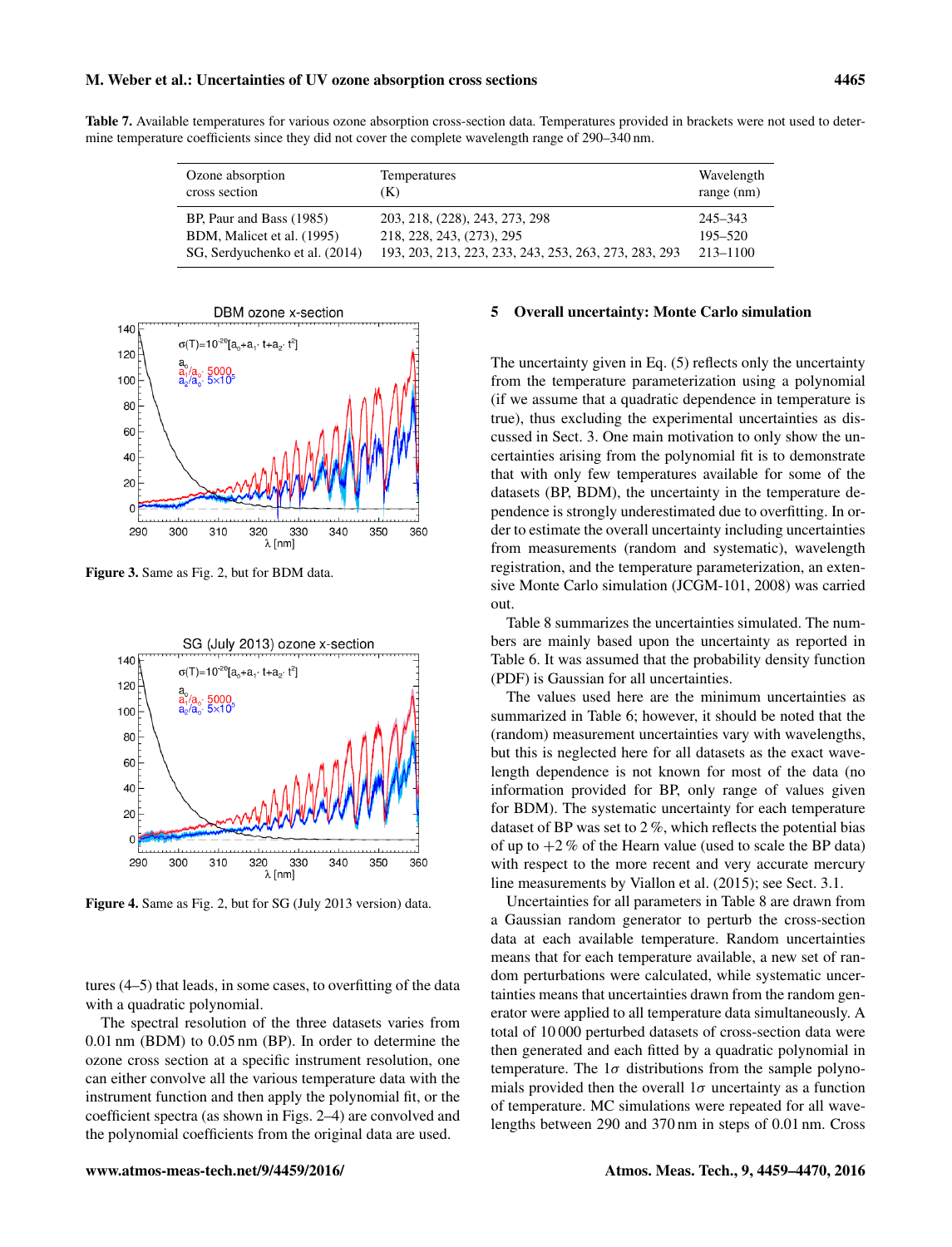

Figure 5. Panels (a) and (b):  $1\sigma$  uncertainty of BP, BDM, and SG ozone cross sections at  $T = 193$  and 227 K, respectively, from the polynomial temperature fit (Eq. 5). Note the change in scale of the ordinate axes. Panels (c) and (d): measured ozone cross sections (points) and polynomial fit (solid lines) for BP, BDM, and SG at 306 and 319.4 nm, respectively.

Table 8. Uncertainties accounted for in the Monte Carlo simulation assuming a Gaussian PDF.

| Uncertainty type (290–370 nm)                                                                                                                                                                                                                                     | Value $(1\sigma)$                                                                 |  |  |
|-------------------------------------------------------------------------------------------------------------------------------------------------------------------------------------------------------------------------------------------------------------------|-----------------------------------------------------------------------------------|--|--|
| Cross section at each $T$ (random)<br>Cross section at each $T$ (systematic)<br>Wavelength registration at each $T$ (random)<br>Wavelength registration at each $T$ (systematic)<br>Temperature $T$ (random)<br>Temperature $T$ (systematic)<br>Polynomial in $T$ | $1\%$<br>$1.3\%$ *<br>$0.005 \,\mathrm{nm}$<br>$0 \text{ nm}^{**}$<br>0.5K<br>1 K |  |  |
|                                                                                                                                                                                                                                                                   | combined resampling residuals and<br>wild boot strap (normal distributed)         |  |  |

<sup>∗</sup> 2 % for BP ozone cross sections. ∗∗ It is assumed that wavelength shifts can be corrected in ozone retrievals (e.g., Coldewey-Egbers et al., 2005).

correlations between adjacent wavelengths, which are difficult to estimate, were neglected.

In order to estimate the effect of the measurement errors on uncertainties from the  $T$  polynomial, a combination of the resampling residual and wild boot strap method was applied (Wu, 1986). The residuals from the polynomial fit are given by

where  $\sigma_p(\lambda, t_i)$  is the fitted polynomial (see Eq. 4) and  $t_i$ are the selected temperatures for which the measured crosssection data  $\sigma(\lambda, t_i)$  are available. In the Monte Carlo simulation, the residuals are distributed randomly to different temperatures as follows:

$$
\varepsilon_i = \sigma(\lambda, t_i) - \sigma_p(\lambda, t_i), \qquad (6)
$$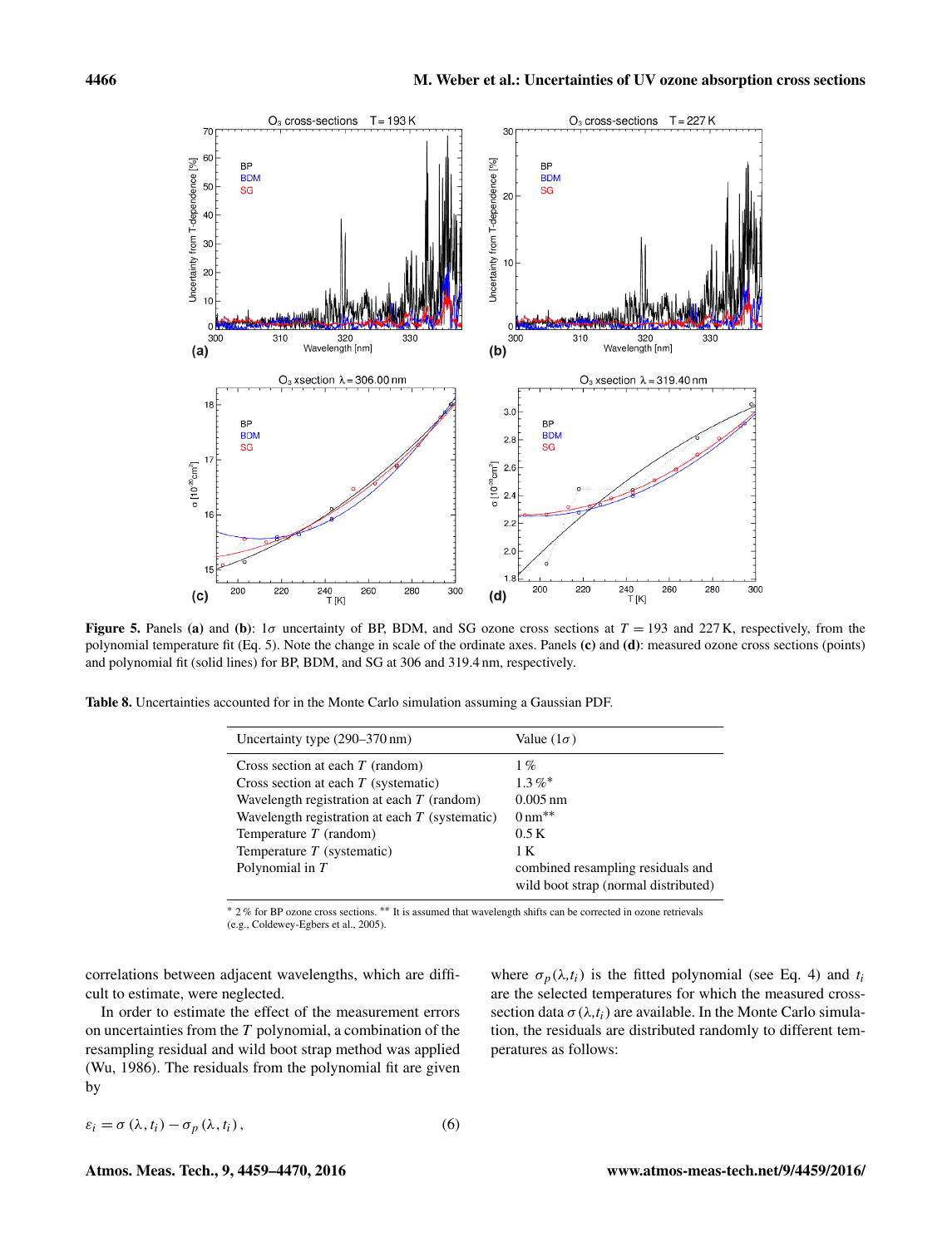

Figure 6. Modeled uncertainties of the three major ozone absorption cross sections (BP, SG, and BDM) at 319.4 nm based upon MC simulations. Red crosses show the measured data, including temperature and measurement uncertainties (here expressed as the square sum of random and systematic errors). The green curve is the fitted polynomial and the black curves show the modeled  $\pm 2\sigma$  uncertainty.

$$
\sigma'(\lambda, t_i) = \sigma(\lambda, t_i) + \xi \cdot \epsilon_j \tag{7}
$$

in order to perturb the cross-section data.  $\xi$  is a normal distributed random number with mean 0 and variance of 1. The normally distributed random number generator used in the MC simulation is based upon the Box–Muller transform (Box and Muller, 1958). The total sample size of  $10^4$  provides a reasonable compromise between computation time and precision of the simulation. For each wavelength between 290 and 370 nm (BP:  $\sim$  339 nm) in steps of 0.01 nm, the Monte Carlo simulation was carried out.

Figures 6 and 7 show the results from the MC simulation of uncertainties for the three major ozone cross-section data



Figure 7. Same as Fig. 6, but at 306 nm.

at 319.4 and 306 nm, respectively, as an example. These plots correspond to the data shown in panels c and d of Fig. 5. The uncertainties are very similar for BDM and SG, except for the lowest temperatures  $(T < 215 \text{ K})$  where BDM uncertainties increase due to the extrapolation of the fitted polynomial. The larger systematic measurement uncertainty of the BP data (2 %), due to the uncertainties related to the Hearn value at the mercury line used for scaling the BP data (see Sect. 3.1), leads to larger overall uncertainties in the BP data. The uncertainties from the laboratory measurements are indicated in Figs. 6 and 7 by the red crosses, which show the overall uncertainty from the laboratory measurements (systematic and random, vertical bar) as well as the temperature uncertainty (horizontal bar). The overall uncertainties from the MC simulation are generally in good agreement with measurement uncertainty estimates; however, Fig. 6a (BP at 319.4 nm) clearly indicates that the overall uncertainty is larger here than the uncertainties from the measurements, and this is due to the outlier at 203 K, which increases the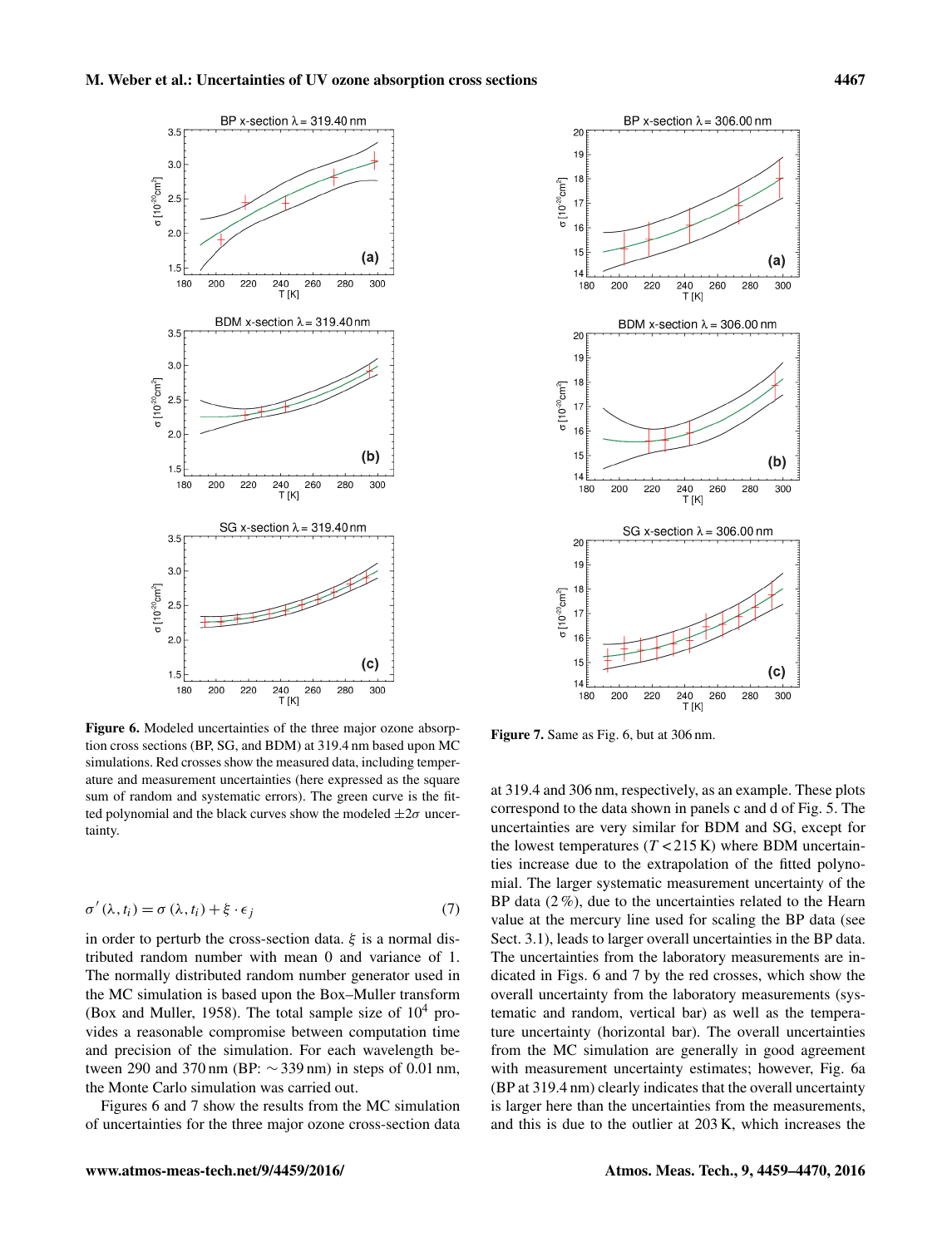

Figure 8. Uncertainty (1 $\sigma$ ) of BP, BDM, and SG ozone cross sections at  $T = 193$  K (left) and 227 K (right), respectively, from the MC simulation. Note the change in scale of the ordinate axes.

contribution from the uncertainty of the polynomial largely. Figure 8 shows the uncertainties as a function of wavelengths for selected temperatures. At 227 K the overall uncertainties are about 1.5 % for both BDM and SG, while BP uncertainties are about 2.1 % ( $1\sigma$ ). Above 330 nm the uncertainties increase for all datasets. At very low temperatures, e.g., 193 K, the BDM uncertainties increase to about 4 % ( $1\sigma$ ), while SG remains at  $2\%$  ( $1\sigma$ ). BP uncertainties are about 2.5 % ( $1\sigma$ ) and are also lower than BDM. Similar to 227 K, the uncertainties increase at the longest wavelengths. At temperatures above 215 K, the uncertainties of BDM and SG are very similar; at lower temperatures the BDM uncertainties significantly increase due to the lack of very low temperature measurements.

## 6 Summary and conclusion

Realistic and comparable uncertainty budgets were derived from three major ozone absorption cross-section datasets that are used in various remote sensing applications. First a review of the published literature on the uncertainty of the BP, BDM, and SG datasets was given. The uncertainties of these three datasets are summarized in Table 6 and are now directly comparable between the various datasets. For remote sensing application, in particular in the Huggins ozone band, the temperature dependence of the ozone cross sections has to be accounted for and this is typically done using a quadratic polynomial as a function of temperature. Using the updated uncertainty estimates from Table 6 and a residual boot strap method for estimating the uncertainties from the temperature polynomial, a Monte Carlo simulation was carried out. However, one should note that due to lack of information from the peer-review literature, the wavelength dependence of the uncertainties (see Table 6) was neglected in our simulations.

In the Huggins band the overall uncertainty of the temperature-dependent ozone cross section is about 1.5 % ( $1\sigma$ ) for BDM and SG and 2.1 % ( $1\sigma$ ) for BP up to about 330 nm. At temperatures below about 215 K the uncertainties in the BDM data increase more strongly than for the others, as the lowest measured temperature for BDM is 218 K and the extrapolation of the polynomial leads to larger uncertainties. Above 330 nm the uncertainties increase significantly for all datasets. Ozone retrievals exploiting the UV spectral range usually focus on wavelengths below 335 nm.

In recent years a seemingly larger proportion of publications have been adhering to the guidelines of uncertainty reporting as recommended by JCGM-100 (2008). However, there is still either a lack of consistency in the approaches used, or uncertainty budgets are not detailed enough. It is especially challenging to re-evaluate uncertainty budgets of older published datasets. In this paper we attempted to provide a more realistic uncertainty budget that may be useful when trying to establish the contribution from ozone absorption cross sections to the overall uncertainty of retrieved ozone. This work is part of a project on the traceability of total ozone measurements (ATMOZ), where we plan several applications of our results in simulated retrievals as well as the general impact on satellite and ground retrievals of total ozone. This will be subject of other publications.

## 7 Data availability

The temperature coefficients for the three major crosssection data with uncertainties from the MC simulations (Weber, 2016) are available at [http://www.iup.uni-bremen.](http://www.iup.uni-bremen.de/UVSAT/datasets/uv-ozone-absorption-cross-sections) [de/UVSAT/datasets/uv-ozone-absorption-cross-sections.](http://www.iup.uni-bremen.de/UVSAT/datasets/uv-ozone-absorption-cross-sections)

*Acknowledgements.* This work was supported in part by a grant from EMRP within the ENV59-ATMOZ ("Traceability for atmospheric total column ozone") Joint Research Programme (JRP), University of Bremen, and the State of Bremen. The EMRP is jointly funded by the EMRP-participating countries within EURAMET and the European Union.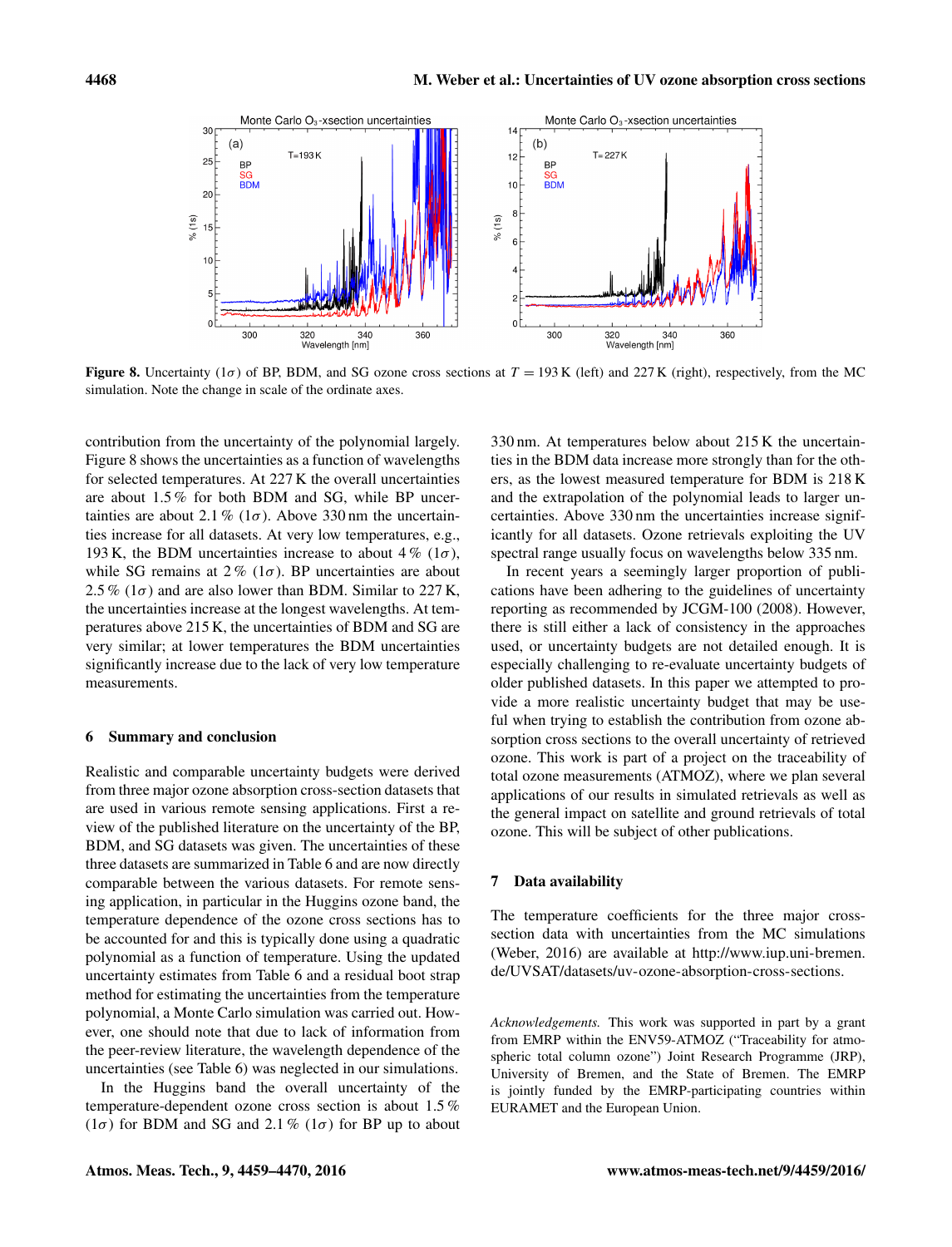The article processing charges for this open-access publication were covered by the University of Bremen.

Edited by: M. Van Roozendael Reviewed by: two anonymous referees

### References

- ACSO: WMO/GAW-IO3C-IGACO-O3 Activity "Absorption Cross Sections of Ozone (ACSO)", available at: [http://igaco-o3.fmi.fi/](http://igaco-o3.fmi.fi/ACSO/) [ACSO/](http://igaco-o3.fmi.fi/ACSO/) (last access: November 2015), 2010.
- Bass, A. M. and Paur, R. J.: The ultraviolet cross-sections of ozone: I. the measurements, in: Atmospheric Ozone, edited by: Zerefos, C. S., and Ghazi, A., Proc. Quadrennial Ozone Symposium, Halkidiki, Greece, 1984, Reidel, D., Dordrecht, 606–610, 1985.
- Box, G. E. P. and Muller, M. E.: A note on the generation of random normal deviates, Ann. Math. Stat., 29, 610–611, doi[:10.1214/aoms/1177706645,](http://dx.doi.org/10.1214/aoms/1177706645) 1958.
- Brion, J., Chakir, A., Daumont, D., Malicet, J., and Parisse, C.: High-resolution laboratory absorption cross section of O3. Temperature effect, Chem. Phys. Lett., 213, 610–612, doi[:10.1016/0009-2614\(93\)89169-I,](http://dx.doi.org/10.1016/0009-2614(93)89169-I) 1993.
- Chehade, W., Gür, B., Spietz, P., Gorshelev, V., Serdyuchenko, A., Burrows, J. P., and Weber, M.: Temperature dependent ozone absorption cross section spectra measured with the GOME-2 FM3 spectrometer and first application in satellite retrievals, Atmos. Meas. Tech., 6, 1623–1632, doi[:10.5194/amt-6-1623-2013,](http://dx.doi.org/10.5194/amt-6-1623-2013) 2013.
- Chehade, W., Gorshelev, V., Serdyuchenko, A., Burrows, J. P., and Weber, M.: Revised temperature-dependent ozone absorption cross-section spectra (Bogumil et al.) measured with the SCIA-MACHY satellite spectrometer, Atmos. Meas. Tech., 6, 3055– 3065, doi[:10.5194/amt-6-3055-2013,](http://dx.doi.org/10.5194/amt-6-3055-2013) 2013.
- Coldewey-Egbers, M., Weber, M., Lamsal, L. N., de Beek, R., Buchwitz, M., and Burrows, J. P.: Total ozone retrieval from GOME UV spectral data using the weighting function DOAS approach, Atmos. Chem. Phys., 5, 1015–1025, doi[:10.5194/acp-](http://dx.doi.org/10.5194/acp-5-1015-2005)[5-1015-2005,](http://dx.doi.org/10.5194/acp-5-1015-2005) 2005.
- Daumont, D., Brion, J., Charbonnier, J., and Malicet, J.: Ozone UV spectroscopy I: Absorption cross-sections at room temperature, J. Atmos. Chem., 15, 145–155, doi[:10.1007/BF00053756,](http://dx.doi.org/10.1007/BF00053756) 1992.
- Gorshelev, V., Serdyuchenko, A., Weber, M., Chehade, W., and Burrows, J. P.: High spectral resolution ozone absorption crosssections – Part 1: Measurements, data analysis and comparison with previous measurements around 293 K, Atmos. Meas. Tech., 7, 609–624, doi[:10.5194/amt-7-609-2014,](http://dx.doi.org/10.5194/amt-7-609-2014) 2014.
- JCGM-100: Evaluation of measurement data Guide to the expression of uncertainty in measurement (JCGM-100), [http://www.bipm.org/utils/common/documents/jcgm/JCGM\\_](http://www.bipm.org/utils/common/documents/jcgm/JCGM_100_2008_E.pdf) [100\\_2008\\_E.pdf,](http://www.bipm.org/utils/common/documents/jcgm/JCGM_100_2008_E.pdf) (last access: November 2015), 2008
- JCGM-101: Evaluation of measurement data Supplement 1 to the "Guide to the expression of uncertainty in measurement" - Propagation of distributions using a Monte Carlo method (JCGM-101), [http://www.bipm.org/utils/common/](http://www.bipm.org/utils/common/documents/jcgm/JCGM_101_2008_E.pdf) [documents/jcgm/JCGM\\_101\\_2008\\_E.pdf](http://www.bipm.org/utils/common/documents/jcgm/JCGM_101_2008_E.pdf) (last access: October 2015), 2008.
- Hearn, A. G.: The absorption of ozone in the ultra-violet and visible regions of the spectrum, Proc. Phys. Soc., 78, 932–940, doi[:10.1088/0370-1328/78/5/340,](http://dx.doi.org/10.1088/0370-1328/78/5/340) 1961.
- Liu, X., Chance, K., Sioris, C. E., and Kurosu, T. P.: Impact of using different ozone cross sections on ozone profile retrievals from Global Ozone Monitoring Experiment (GOME) ultraviolet measurements, Atmos. Chem. Phys., 7, 3571–3578, doi[:10.5194/acp-](http://dx.doi.org/10.5194/acp-7-3571-2007)[7-3571-2007,](http://dx.doi.org/10.5194/acp-7-3571-2007) 2007.
- Malicet, J., Daumont, D., Charbonnier, J., Parisse, C., Chakir, A., and Brion, J.: Ozone UV spectroscopy. II. Absorption crosssections and temperature dependence, J. Atmos. Chem., 21, 263– 273, doi[:10.1007/BF00696758,](http://dx.doi.org/10.1007/BF00696758) 1995.
- Orphal, J. and Chance, K.: Ultraviolet and visible absorption crosssections for HITRAN, J. Quant. Spectrosc. Ra., 82, 491–504, doi[:10.1016/S0022-4073\(03\)00173-0,](http://dx.doi.org/10.1016/S0022-4073(03)00173-0) 2003.
- Orphal, J., Staehelin, J., Tamminen, J., Braathen, G., De Backer, M.-R., Bais, A., Balis, D., Barbe, A., Bhartia, P. K., Birk, M., Burkholder, J. B., Chance, K., von Clarmann, T., Cox, A., Degenstein, D., Evans, R., Flaud, J.-M., Flittner, D., Godin-Beekmann, S., Gorshelev, V., Gratien, A., Hare, E., Janssen, C., Kyrölä, E., McElroy, T., McPeters, R., Pastel, M., Petersen, M., Petropavlovskikh, I., Picquet-Varrault, B., Pitts, M., Labow, G., Rotger-Languereau, M., Leblanc, T., Lerot, C., Liu, X., Moussay, P., Redondas, A., Van Roozendael, M., Sander, S. P., Schneider, M., Serdyuchenko, A., Veefkind, P., Viallon, J., Viatte, C., Wagner, G., Weber, M., Wielgosz, R. I., and Zehner, C.: Absorption cross-sections of ozone in the ultraviolet and visible spectral regions: Status report 2015, J. Mol. Spectrosc., 327, 105–121, doi[:10.1016/j.jms.2016.07.007,](http://dx.doi.org/10.1016/j.jms.2016.07.007) 2016.
- Paur, R. J. and Bass, A. M.: The ultraviolet cross-sections of ozone: II. Results and temperature dependence, in: Atmospheric Ozone, edited by: Zerefos, C. S., and Ghazi A., Proc. Quadrennial Ozone Symposium, Halkidiki, Greece, 1984, Reidel, D., Dordrecht, 611–615, 1985.
- Redondas, A., Evans, R., Stuebi, R., Köhler, U., and Weber, M.: Evaluation of the use of five laboratory-determined ozone absorption cross sections in Brewer and Dobson retrieval algorithms, Atmos. Chem. Phys., 14, 1635–1648, doi[:10.5194/acp-](http://dx.doi.org/10.5194/acp-14-1635-2014)[14-1635-2014,](http://dx.doi.org/10.5194/acp-14-1635-2014) 2014.
- Serdyuchenko, A., Gorshelev, V., Weber, M., and Burrows, J. P.: New broadband high-resolution ozone absorption cross-sections, Spectroscopy Europe, 23, 14–17, 2011.
- Serdyuchenko, A., Gorshelev, V., Weber, M., Chehade, W., and Burrows, J. P.: High spectral resolution ozone absorption crosssections – Part 2: Temperature dependence, Atmos. Meas. Tech., 7, 625–636, doi[:10.5194/amt-7-625-2014,](http://dx.doi.org/10.5194/amt-7-625-2014) 2014.
- Sofen, E. D., Evans, M. J., and Lewis, A. C.: Updated ozone absorption cross section will reduce air quality compliance, Atmos. Chem. Phys., 15, 13627–13632, doi[:10.5194/acp-15-](http://dx.doi.org/10.5194/acp-15-13627-2015) [13627-2015,](http://dx.doi.org/10.5194/acp-15-13627-2015) 2015.
- Viallon, J., Lee, S., Moussay, P., Tworek, K., Petersen, M., and Wielgosz, R. I.: Accurate measurements of ozone absorption cross-sections in the Hartley band, Atmos. Meas. Tech., 8, 1245– 1257, doi[:10.5194/amt-8-1245-2015,](http://dx.doi.org/10.5194/amt-8-1245-2015) 2015.
- Weber, M., Chehade, W., Gorshelev, V., Serdyuchenko, A., Spietz, P.: Impact of ozone cross-section choice on WF-DOAS total ozone retrieval applied to GOME, SCIAMACHY, and GOME-2 (1995–present), Technical Note Issue 2 with updates from November 2013, a contribution to IGACO-